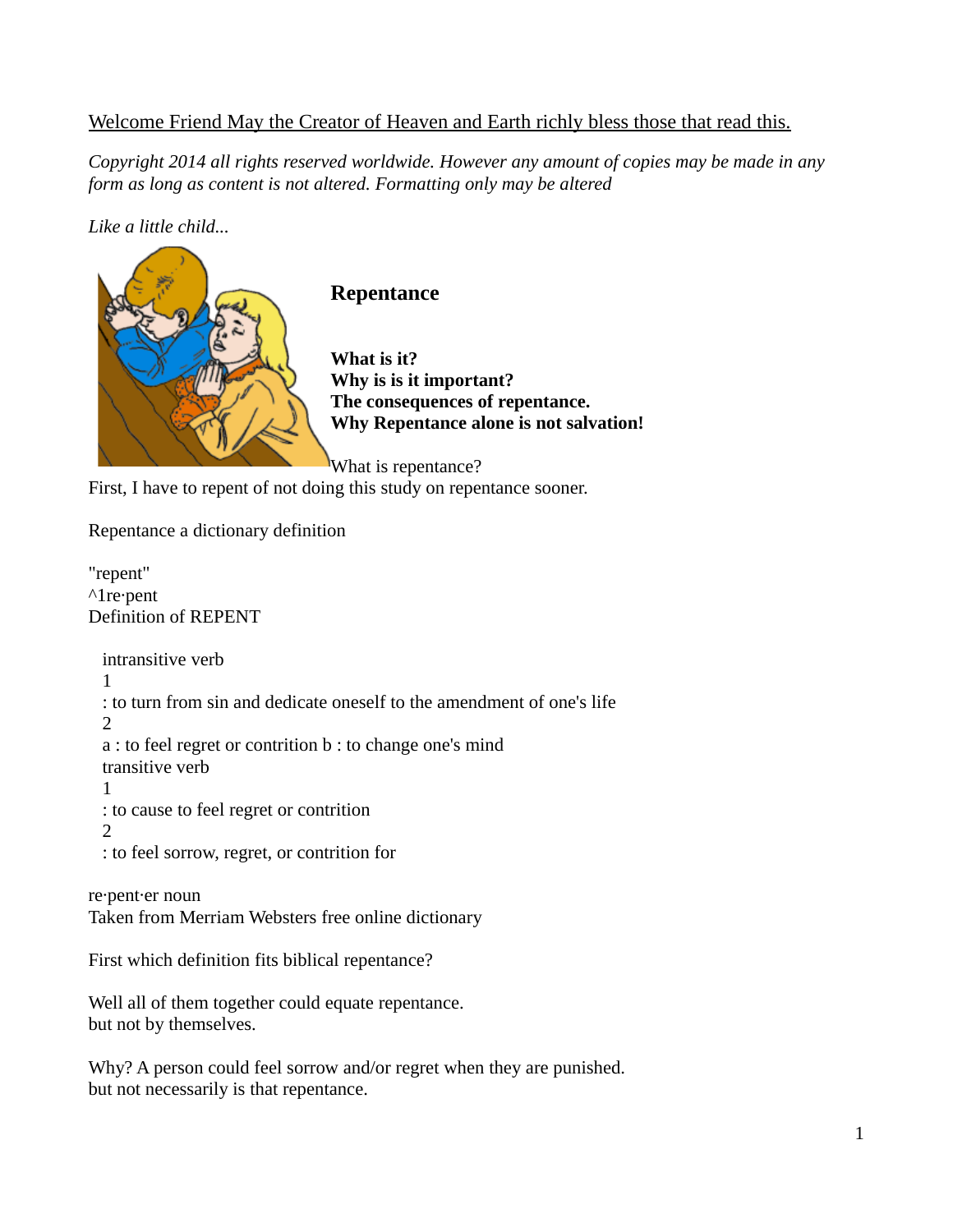Examples of repentance King David The prophet Jonah The prodigal son Peter the apostle We have the dictionary definition of repentance, but is this all it is a change of mind? What about John the Baptist saying bring forth fruits meet for repentance?

What is the understanding of the Old and New testament concept of repentance? It is incorporated acts of sorrow as well as restitution and restoration. A change of mind that effects a change for heart.

Acts of repentance include: sackcloth and ashes, deep sorrow and voluntary restitution; and confession that sin is wrong and that you want rid of it and restored.

Repent or perish. Jesus said. Unless we change our attitude about sinning we will perish.

Unless we amend our life and our doings, we will perish unless we make restitution whenever possible we will perish.

What is God's attitude toward sin?

It is a spiritual disease that needed healed.

What should be our attitude toward sin now that we are redeemed?

Why we need God to help with repentance?

Because repentance must be granted!

Are we so arrogant as to suppose that God has to accept us just because we stopped sinning for a while to get something from Him, and our intention as a spoiled brat is to get what we want then go back to willful sinning?

Surely the Lord being all knowing will not accept that.

Why repentance alone is not enough to save you

Simply changing your mind and actions about sin does not prevent the consequence of being lost. We must be bought again, "redeemed", from the master of iniquity the devil. The devil knows the spiritual laws of Gods kingdom and the soul, that sinneth it shall die.

It did not say the soul who sins more than most, as is commonly taught be the expert pieces of firewood for the judgement of God in this generation.

For forgiveness you need the Blood of Jesus applied,

but to qualify for that you must repent a biblical repentance.

With that said have you repented a biblical repentance?

There are consequences to repentance as well as sin.

There are both positive and negative appearing consequences to repentance.

The positive is the restored communication and ready help of the Father

manifested in Christ. As well as that is the new freshness of a renewed walk with God.

Some negative appearing ones may be the acts of discipline imposed upon you by the right standing (righteous) body of Christ

It may be by civil authorities if your sin was also against society in general.

You may have less income if your sin was stealing and you are restoring ten fold as the man in the Gospels.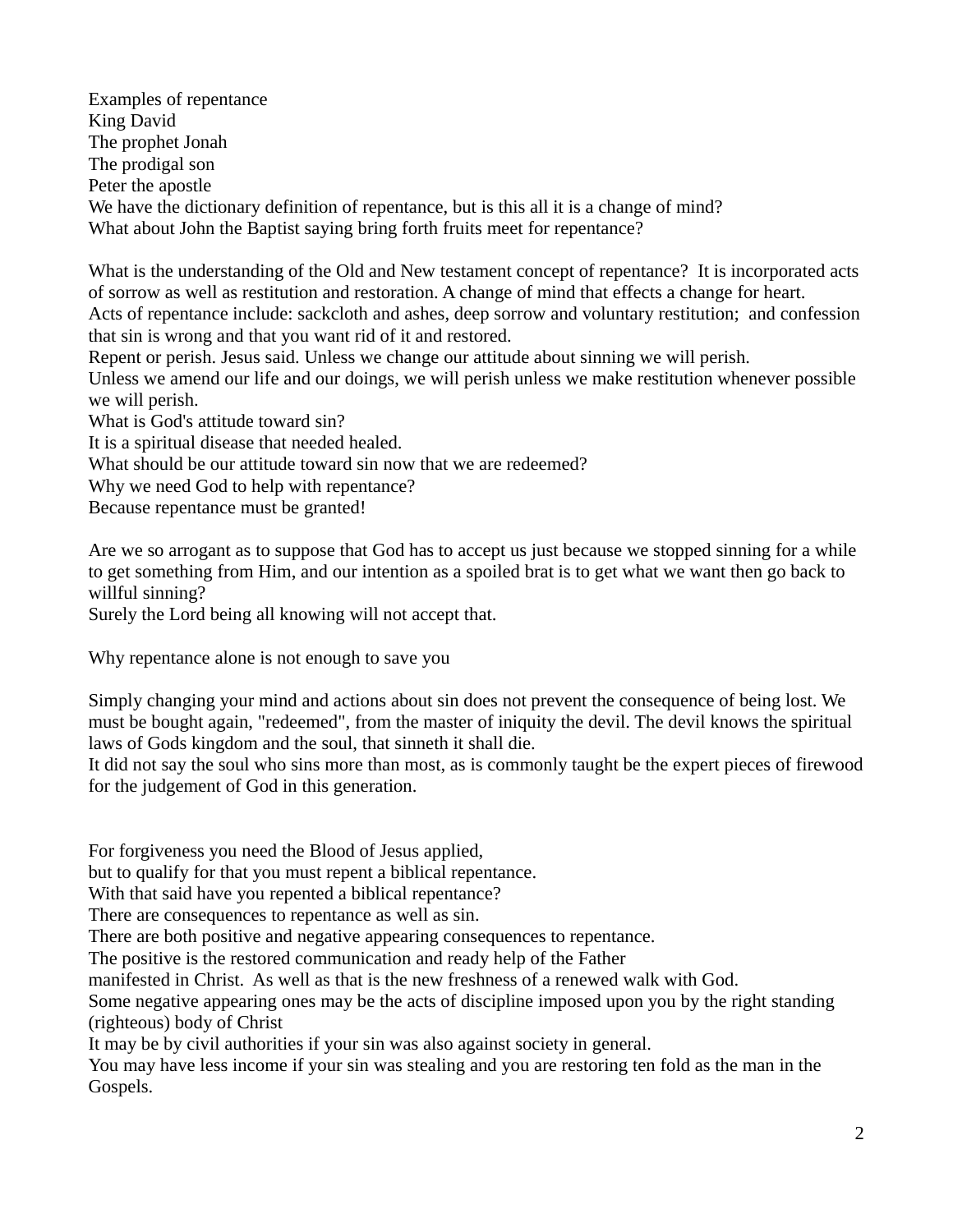You may be rebuked and have to restore things to a brother or a sister in the Lord or even those outside the church.

Healing and restoration can be very painful at times. Some sins take a long time to heal from, barring a grace filled act of intervention from the Heavenly Father.

I hope this study on repentance causes you to repent and serve God, leaving the old ways of the world behind and embrace repentance, the first part of the Way of the Cross.

Also repentance is more concerned with avoiding the lost commune with the Creator than it is in avoiding rightful punishment. As the prophets declared chasten us not in wrath but in mercy.

Repentance is restoration to former standing. The attitude of repentance is I will accept the discipline of God. I deserve hell, but God is just going to correct me here not cast me away forever. Please understand that God's real Grace is not absence of any consequence to sin but absence of the full penalty due which is being cut off and castaway from Him. He is Holy! We are not dealt with in wrath when we sin because of the Blood of Jesus. We are chastened even when we repent sometimes as that is the will of God to save us from sin and to make us like Him. Remember what happened to David and others like Eli. Even Moses was not exempt from the painful consequences of disobeying the Lord. We are loved so we are chastened so we may remain in the Father's Household and not be castaway. Most definitely those who are in the household of God who are bold to sin will be dealt with more sternly by the Father of all Grace and Mercy than those who fall do to fleshly weakness.

## **Water Baptism**

What is it? The importance of the water. Does Everyone need it? By what authority and how?



Here is water what what doth hinder me from being baptized? Acts 8:36

All scripture is from the KJV unless otherwise stated. Water baptism What is it? What is water baptism?

Is it just getting wet or does it remit sin as the bible says. Do you believe that you being dead in sins and trespasses he has quickened or made alive?

The King James dictionary defines baptize as to immerse.

Noah Webster dictionary describes the baptism as immersion and sprinkling because of the way the word was used in his generation

The Greek was only understood one way though.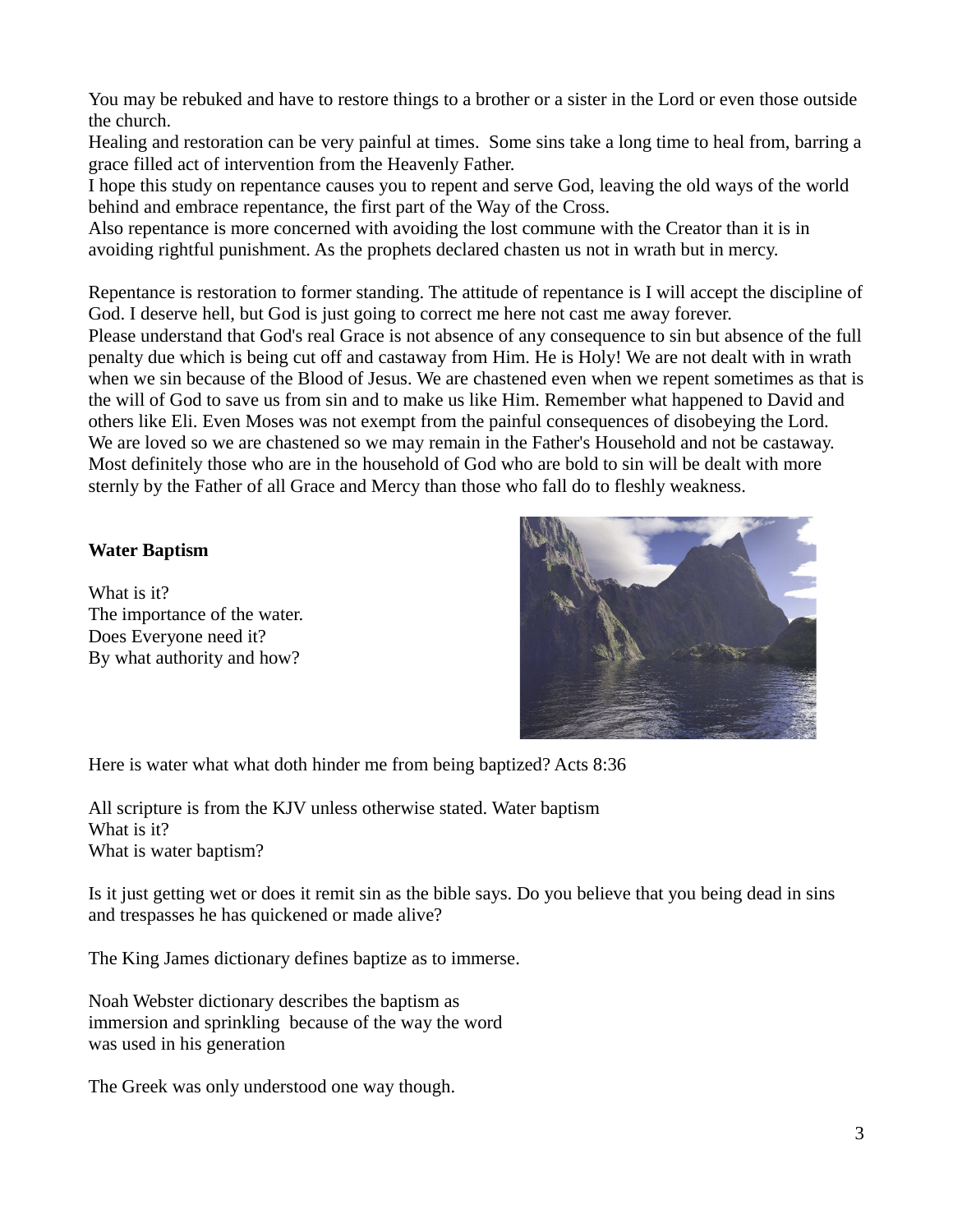By immersion dip plunge make fully wet

Wikipedia shows many different modes and interpretations

However, they admit that John the Baptist and the Apostles baptized by full immersion only. What is the importance of it? This is so important this Baptism that even after receiving the Holy Ghost speaking with tongues. Peter commanded that the whole household of Cornelius be baptized. Read about it in Acts 10:47-48.

So much for only being an outward sign. they had the outward sign already being filled with the Holy Ghost.

They needed to be born of water and of the spirit.

So who will we follow the example of our Lord who was baptized by John or the way of modern man who rejects the council of God?

By our Lord's Own words the Baptism of John is the counsel of God!

(Luke 7:29 [KJV])

And all the people that heard [him], and the publicans, justified God, being baptized with the baptism of John. (Luke 7:30 [KJV])

But the Pharisees and lawyers rejected the counsel of God against themselves, being not baptized of him.

This is a very important issue as it is the counsel of God.

What is the importance

The Savior said so. Mark 16:16 He that believeth and is baptized shall be saved Just before the most quoted scripture in the whole Bible, John 3:16 is one of the most powerful phrases ever uttered!

John 3:5 The Savior says:

(John 3:5 [KJV]) Jesus answered, Verily, verily, I say unto thee, Except a man be born of water and [of] the Spirit, he cannot enter into the kingdom of God.

Wow whoever Jesus was talking to had to be baptized by water and spirit to enter the kingdom of God

Now ask yourself is heaven part of the Kingdom of God?

You know it is and now we move on to does everyone need it or is it for the religious elite only as is claimed by some.

Who Needs it? Remember the last Scripture this is the Savior speaking,

Except a man be born of water and spirit?

Who was Jesus talking to? He was directly speaking to a Pharisee religious elite that same same sect that helped Crucify him! So that is the elite, what about me?

Remember the Baptism of John? (Luke 7:29 [KJV]) And all the people that heard [him], and the publicans, justified God, being baptized with the baptism of John.

Remember John 3:5

The Lord answered his question expect a man . . .

Everyone needs it! By what authority and how?

Why we need it is the authority of The Lord Himself! and the apostles he sent forth Matthew 28:19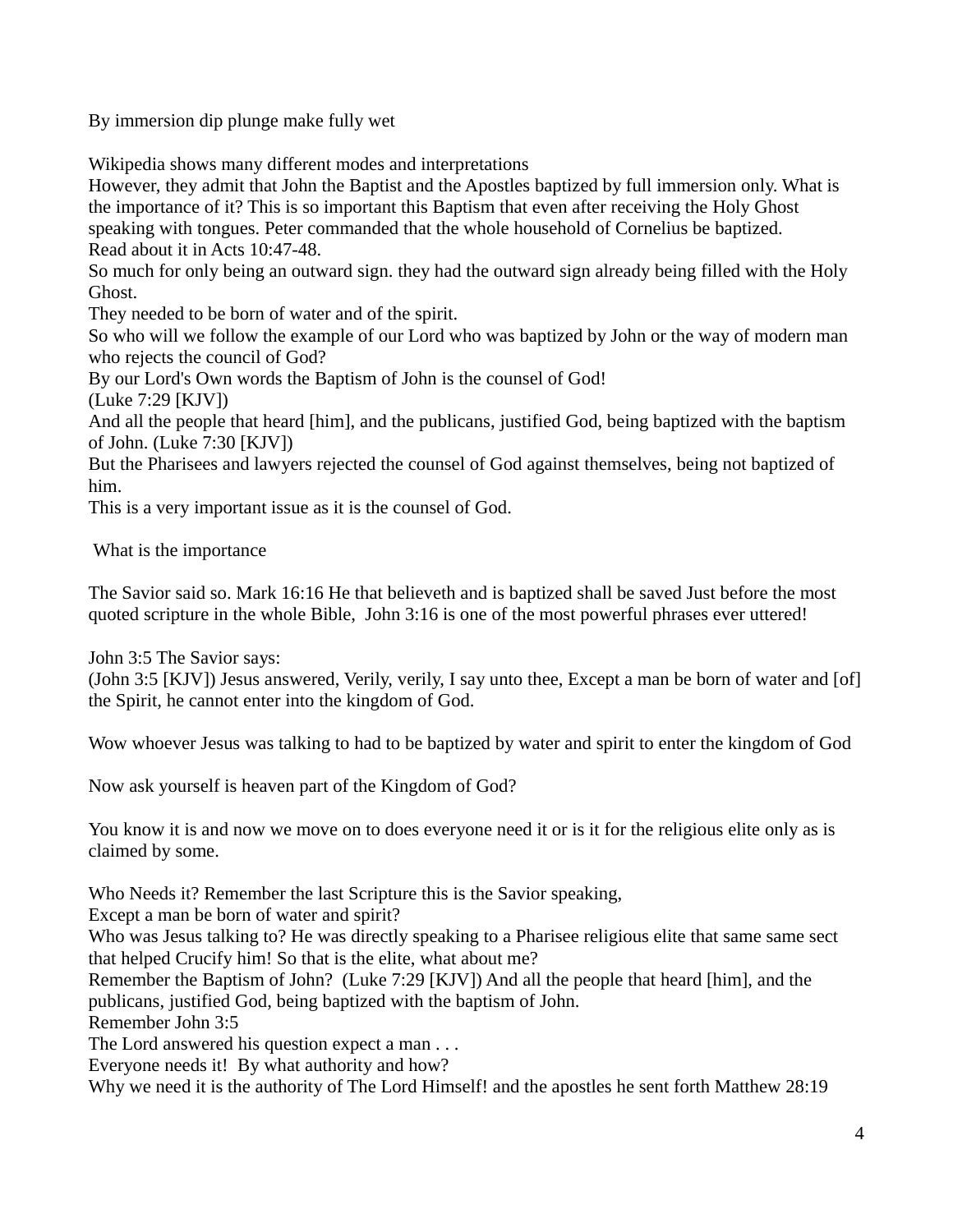Baptizing them in the Name of the Father and the Son and of Holy Ghost.

Luke 24:47 And that repentance of sins and remission of sins should be preached in his name among all nations beginning at Jerusalem.

So does it matter how? Yes it does! Matthew 28:19 and Luke 24:47 are speaking of the same thing! Read on to find out how. So is it in the Name of Jesus (his name Luke 24:47) or Matthew 28:19? What is the name or authority of the Holy Ghost? How does it come?

We have a problem as we have no name for the Holy Ghost given, but we do have an authority by which it is given. Guess what that is? Yes Jesus is the Authority of the Holy Ghost John 14:26 But the Comforter, [which is] the Holy Ghost, whom the Father will send in my name,...

(The Apostles execute the plan)

Acts 2:38-39 Then Peter said unto them, Repent, and be baptized every one of you in the name of Jesus Christ for the remission of sins, and ye shall receive the gift of the Holy Ghost. 39 For the promise is unto you, and to your children, and to all that are afar off, [even] as many as the Lord our God shall call No other name under Heaven

Acts 4:12 Neither is there salvation in any other: for there is none other name under heaven given among men, whereby we must be saved.

Speaking of Jesus in Verse 9 in answer to the question what authority in verse 7 Are you ready friend Today is the day!

Water Baptism is the second part of the way of the Cross. Jesus wants all to believe and be baptized and be saved!



What or Who is it? Why you really want it. The Blessing of the Free Gift of Holy Ghost!

The Holy Ghost is like standing on Holy Ground Why you need it.

Life abundantly with Joy!

All scriptures are KJV unless otherwise stated



What is the Holy Ghost?

This question has been asked by many, and I must say it is a very good question. How can we answer this question? We cannot totally as how can man understand God?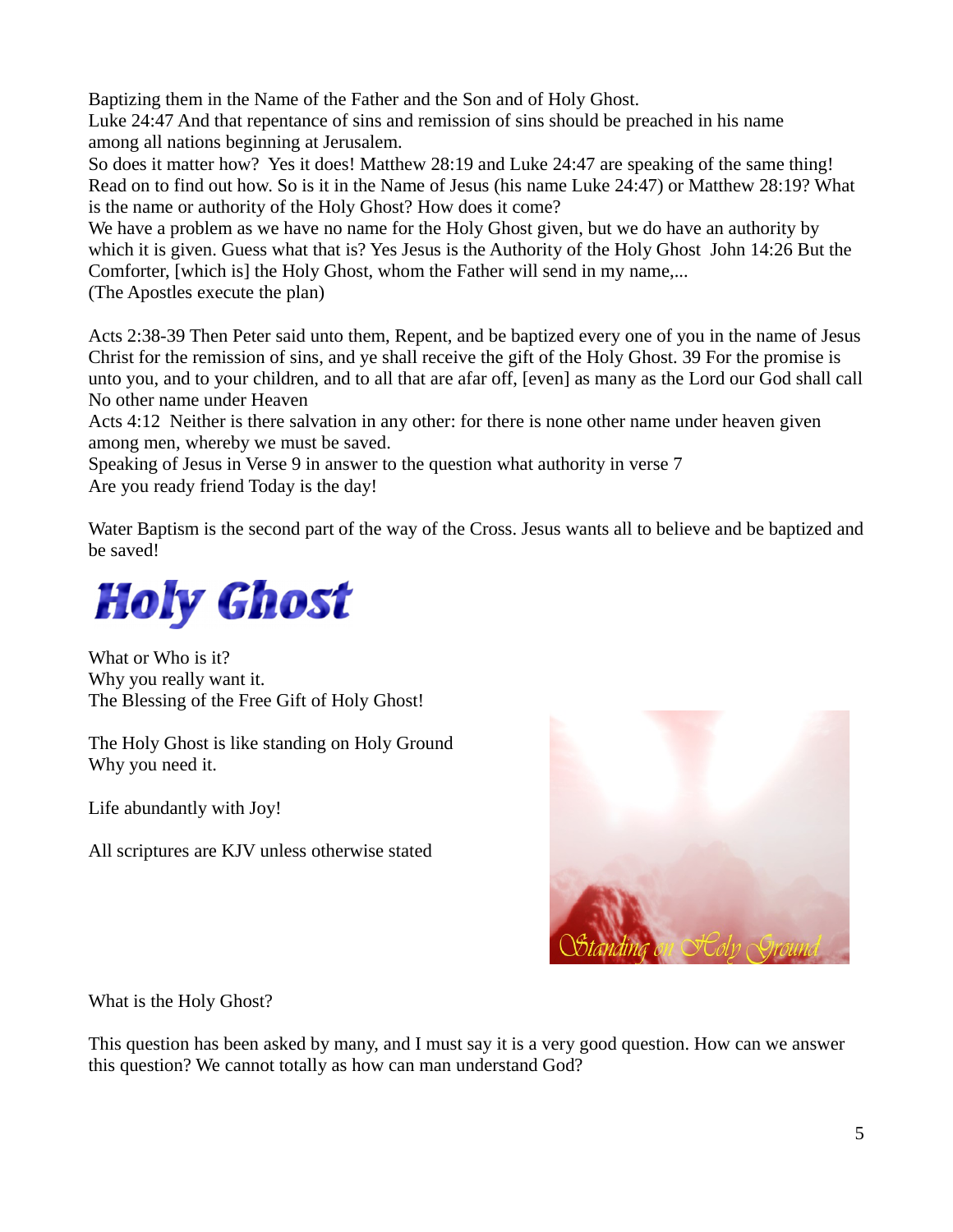Ah, but we can answer it rightly as we have a lot of information about this very important aspect of the Lord.

First for this wicked generation let us discuss what the Holy Ghost is not. It is not a ghost like a demon disguised as a departed soul. The first part of the word is Holy meaning set apart it is a set apart Spirit meaning it is not common at all.

Who or what it is it? The answer is both.

A ghost to the writers of the Bible was a personal spirit. I believe they used the term Holy Ghost representing the Lord's Ability to have his presence in more than one place at a time.

Man has a super poor imitation of this in teleconferencing. By using technology, we can see more than one place at time.

If we were to just approach this concept any way, we would certainly get nowhere good and quick.

All over the bible it is described both as God and his power. Just as the hands of a man that pick up his daughter is power representing the man's power it is also him.

Why is the Holy Ghost important to me you may ask?

Why do I need or want the Holy Ghost?

Well it is a necessary power in living right and being saved.

The Holy Ghost is also mandatory to be in the Kingdom of Heaven!

John 3:5-8 Romans 8:9

The Lord knew we would need an attitude transplant not an adjustment but a total new attitude to live for Him.

In Romans 8 it says the natural mind cannot submit to God!

Wow so to saved we have to have a totally different mind.

(ROM 8:6 [KJV])

For to be carnally minded [is] death; but to be spiritually minded [is] life and peace.

(ROM 8:7 [KJV])

Because the carnal mind [is] enmity against God: for it is not subject to the law of God, neither indeed can be.

(ROM 8:8 [KJV])

So then they that are in the flesh cannot please God.

(ROM 8:9 [KJV])

But ye are not in the flesh, but in the Spirit, if so be that the Spirit of God dwell in you. Now if any man have not the Spirit of Christ, he is none of his.

Two things here:

First without the Holy Ghost You are none of His

Second your carnal mind is enmity against God

But what is enmity never heard of it you may ask and why is it so bad?

Per Webster<sup>[]</sup>s Dictionary

1. The quality of being an enemy; the opposite of friendship; ill will; hatred; unfriendly dispositions; malevolence. It expresses more than aversion and less than malice, and differs from displeasure in denoting a fixed or rooted hatred, whereas displeasure is more transient.

Did you get that? You are an Enemy of God just by being Adam's seed and need redeemed! You may say I could never live for God, and if you mean in your own strength you would be so right! It also is part of the reason we need to be born again of water and the Spirit.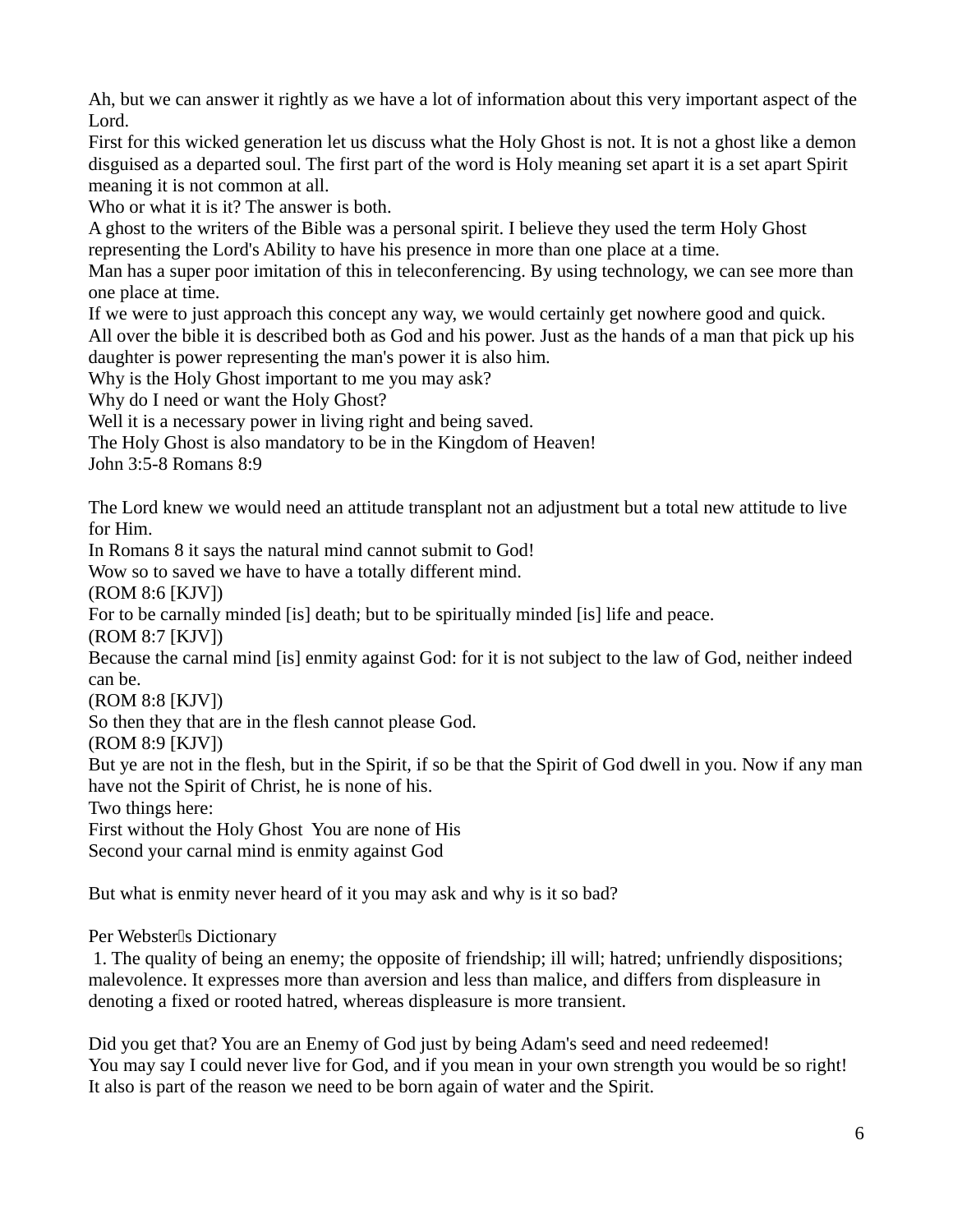The Holy Ghost enables us to be saved. It is the enabler. It enables us to live for God and to please Him.

If we fall He picks us up, corrects, chastens if necessary, and certainly comforts us. Just as any natural father should do.

The Holy Ghost is sent into your heart so you can make this far away being known as God your Father. He then becomes so near.

Does not this Gift sound like the best gift a person can possibly have?

Please Ask God for this Precious Gift.

Ask for the Holy Ghost (Luke 11:13 [KJV])

If ye then, being evil, know how to give good gifts unto your children: how much more shall [your] heavenly Father give the Holy Spirit to them that ask him? Have you asked the Father of all goodness for the Holy Ghost

It does not matter how bad you have been in the past if you are hungry for God now. He said in Matthew 5: 6

(Matt 5:6 [KJV])

Blessed [are] they which do hunger and thirst after righteousness: for they shall be filled. The Holy Ghost is the righteous of God coming to live in you!

Have you waited a long time after asking for the Holy Ghost?

OK, have you met the conditions. You can not earn salvation, but you have to do something in faith.

Respond. In faith Repent and be baptized in Jesus Name if you have not already

After these simple steps of Faith are met, God will give you the Holy Ghost He promises

this in Acts 2:38 Matthew 5:6 and many other places. Joy and Abundant Life resides in the Holy Ghost! God wants you to be happy but just not sinful.

John 10:10 The thief cometh not, but for to steal, and to kill, and to destroy: I am come that they might have life, and that they might have [it] more abundantly.

The great God in Christ laid down his life so you could live abundantly with Joy.

The greatest lie you will ever believe is somehow that God has second best, and the temporary pleasure of sin will be greater than the gift of His Spirit!

Are you ready for the Holy Ghost yet? God wants it to be well with you when all obey his Commandments it will indeed be well.

How the Joy Comes

Romans 14:17 [KJV]) For the kingdom of God is not meat and drink; but righteousness, and peace, and joy in the Holy Ghost.

Wow part of being in the kingdom of God is having Joy that He gives!

(1Thess 1:6 [KJV])

And ye became followers of us, and of the Lord, having received the word in much affliction, with joy of the Holy Ghost:

Friend if you have are alive on this earth, you suffer something whether you live for God or not. Living for God though, you can have joy and peace where it is not possible another way to be joyful. (Rom 15:13 [KJV]) Now the God of hope fill you with all joy and peace in believing, that ye may